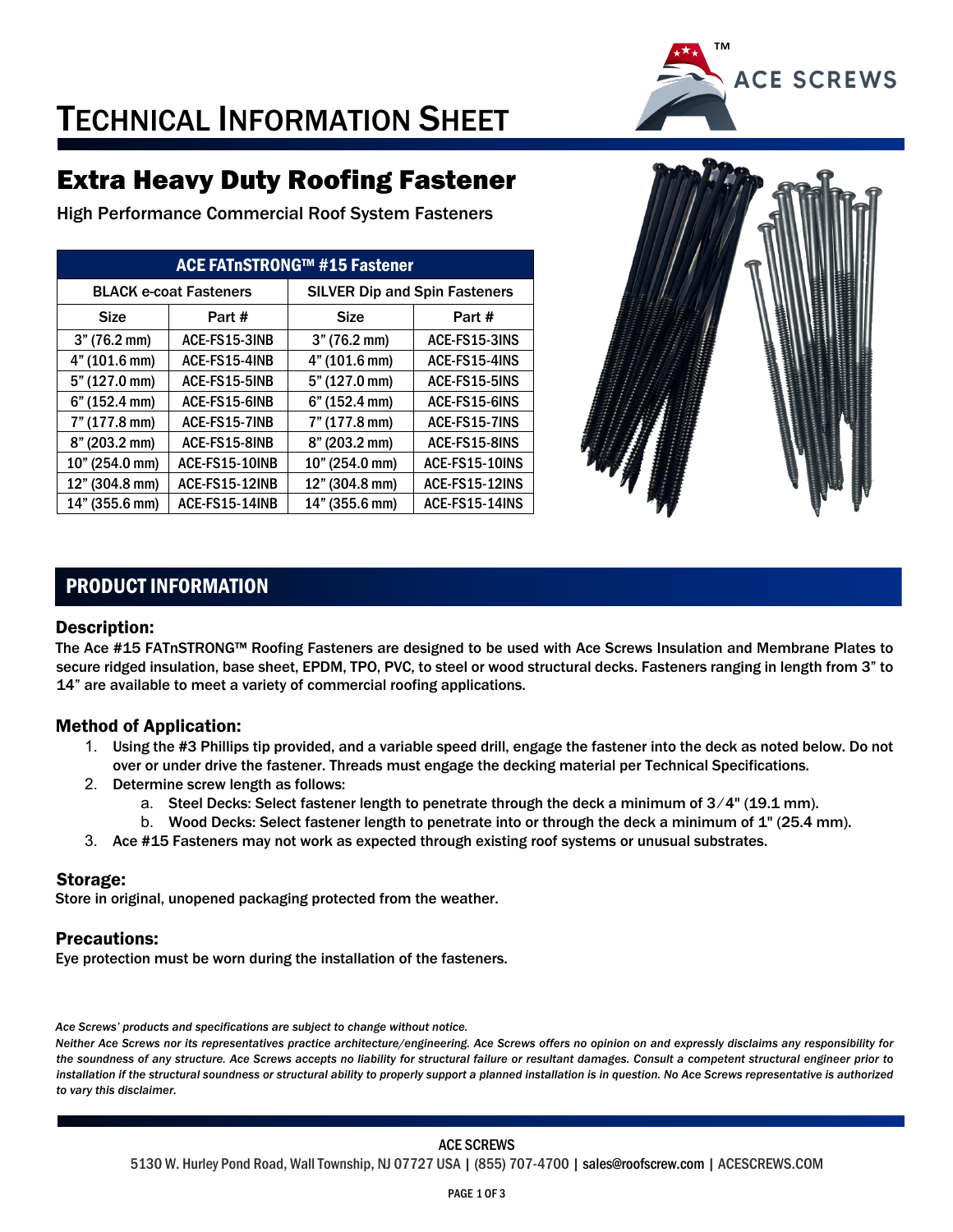

## TECHNICAL INFORMATION SHEET

### Extra Heavy Duty Roofing Fastener

| <b>Product Packaging</b> |                         |                       |                         |                            |  |  |  |  |
|--------------------------|-------------------------|-----------------------|-------------------------|----------------------------|--|--|--|--|
| <b>Screw Length</b>      | <b>Thread Length</b>    | <b>Pieces per Box</b> | <b>Ibs. Per Package</b> | <b>Packages per Pallet</b> |  |  |  |  |
| 3" (76.2 mm)             | Full                    | 1,000                 | 32lbs                   | 60                         |  |  |  |  |
| 4" (101.6 mm)            | 3" (76.2 mm)            | 1,000                 | 41lbs                   | 60                         |  |  |  |  |
| 5" (127.0 mm)            | 4" (101.6 mm)           | 1,000                 | 50lbs                   | 40                         |  |  |  |  |
| 6" (152.4 mm)            | 4" (101.6 mm)           | 500                   | 31lbs                   | 60                         |  |  |  |  |
| 7" (177.8 mm)            | 4" (101.6 mm)           | 500                   | 35lbs                   | 60                         |  |  |  |  |
| 8" (203.2 mm)            | 4" (101.6 mm)           | 500                   | 40lbs                   | 60                         |  |  |  |  |
| 10" (254.0 mm)           | 5" (127.0 mm)           | 500                   | 50lbs                   | 24                         |  |  |  |  |
| 12" (304.8 mm)           | $5" (127.0 \text{ mm})$ | 500                   | 59 <sub>lbs</sub>       | 24                         |  |  |  |  |
| 14" (355.6 mm)           | 5" (127.0 mm)           | 500                   | 69lbs                   | 24                         |  |  |  |  |

| <b>Properties</b>    |                                                |  |  |  |
|----------------------|------------------------------------------------|--|--|--|
| <b>Property</b>      | <b>Typical Performance</b>                     |  |  |  |
| <b>Material</b>      | Manufactured using SAE 1022 HEAT TREATED STEEL |  |  |  |
| Threads/Inch         | 13                                             |  |  |  |
| <b>Fastener Tip</b>  | <b>High Performance Drill Point</b>            |  |  |  |
| <b>Fastener Head</b> | #3 Phillips Drive                              |  |  |  |

*Typical properties and characteristics are based on samples tested and are not guaranteed for all samples of this product. This data and information are intended as a guide and does not reflect the specification range for any particular property of this product.* 

ACE SCREWS 5130 W. Hurley Pond Road, Wall Township, NJ 07727 USA | (855) 707-4700 | sales@roofscrew.com | ACESCREWS.COM